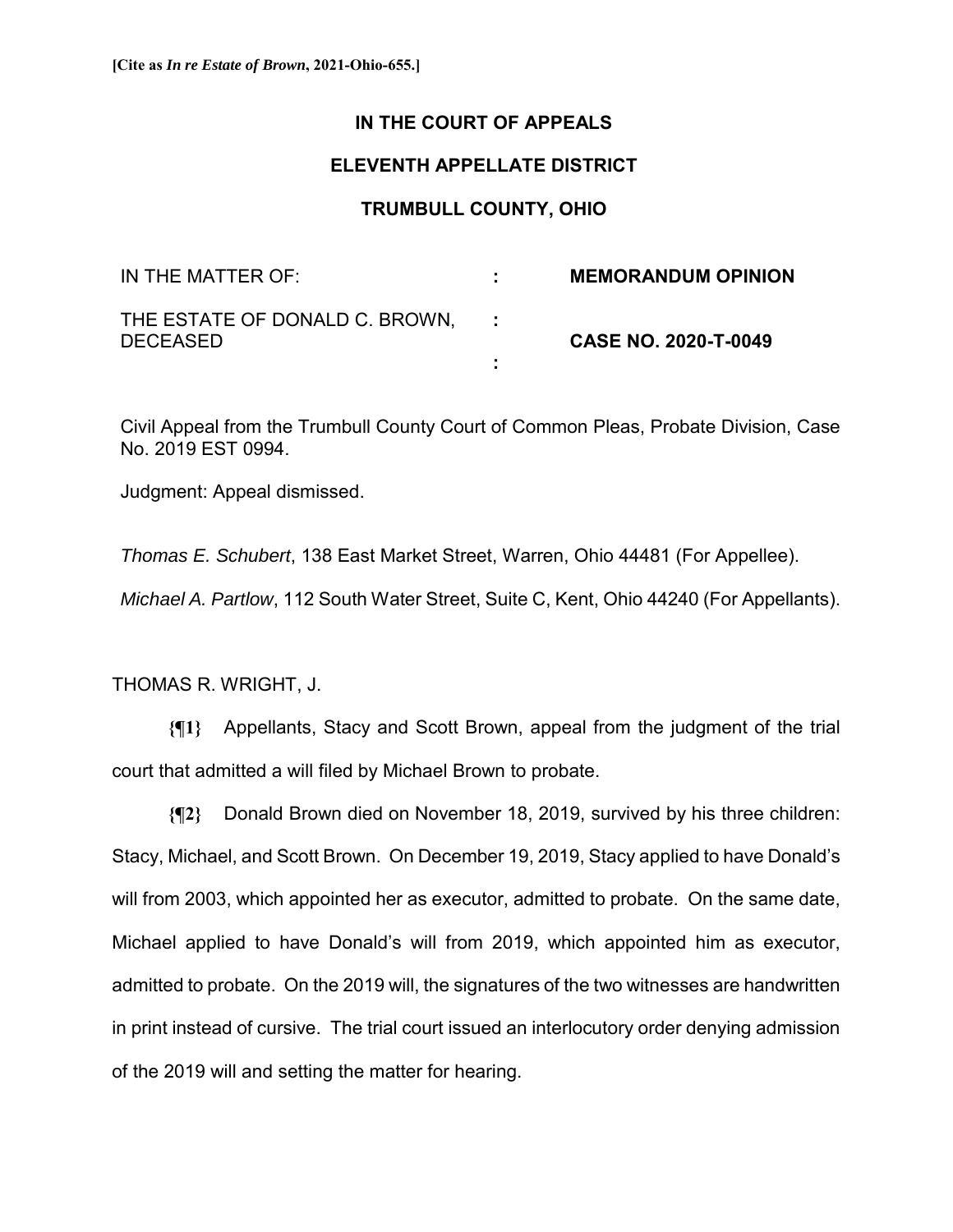**{¶3}** A transcript of the hearing has not been filed. However, the affidavits of the witnesses to the 2019 will were filed in the trial court. Their affidavits indicate that the witnesses work in a Bureau of Motor Vehicles office. The witnesses averred that Donald came to the BMV to have his will witnessed on September 18, 2019. The witnesses stated that they subscribed their names to the will attesting to the fact that they witnessed the signing of the will.

**{¶4}** After hearing, Stacy and Scott submitted a joint post-hearing brief that challenged the will submitted by Michael. They maintained that because the witnesses printed their names, they did not sign the will. Michael responded that R.C. 2107.03 does not require the subscription of an attesting witness be written in cursive.

**{¶5}** Thereafter, the magistrate entered a report and decision recommending the court admit the 2019 will to probate, and the court adopted the magistrate's decision.

**{¶6}** Stacy and Scott appealed, and we ordered the parties to show cause as to why the appeal should not be dismissed for lack of a final appealable order. Stacy and Scott responded.

**{¶7}** Article IV, Section 3(B)(2) of the Ohio Constitution limits this court's jurisdiction to the review of judgments or final orders. "'If an order is not a final appealable order, then an appellate court has no jurisdiction to review the matter and the appeal must be dismissed.'" *In re Estate of Meloni*, 11th Dist. Trumbull No. 2003-T-0096, 2004-Ohio-7224, ¶ 15, quoting *In re Estate of Geanangel*, 147 Ohio App.3d 131, 134, 768 N.E.2d 1235, 2002-Ohio-850. An order may be final if a statutory provision specifically so provides or pursuant to R.C. 2505.02, which provides in relevant part:

(B) An order is a final order that may be reviewed, affirmed, modified, or reversed, with or without retrial, when it is one of the following:

2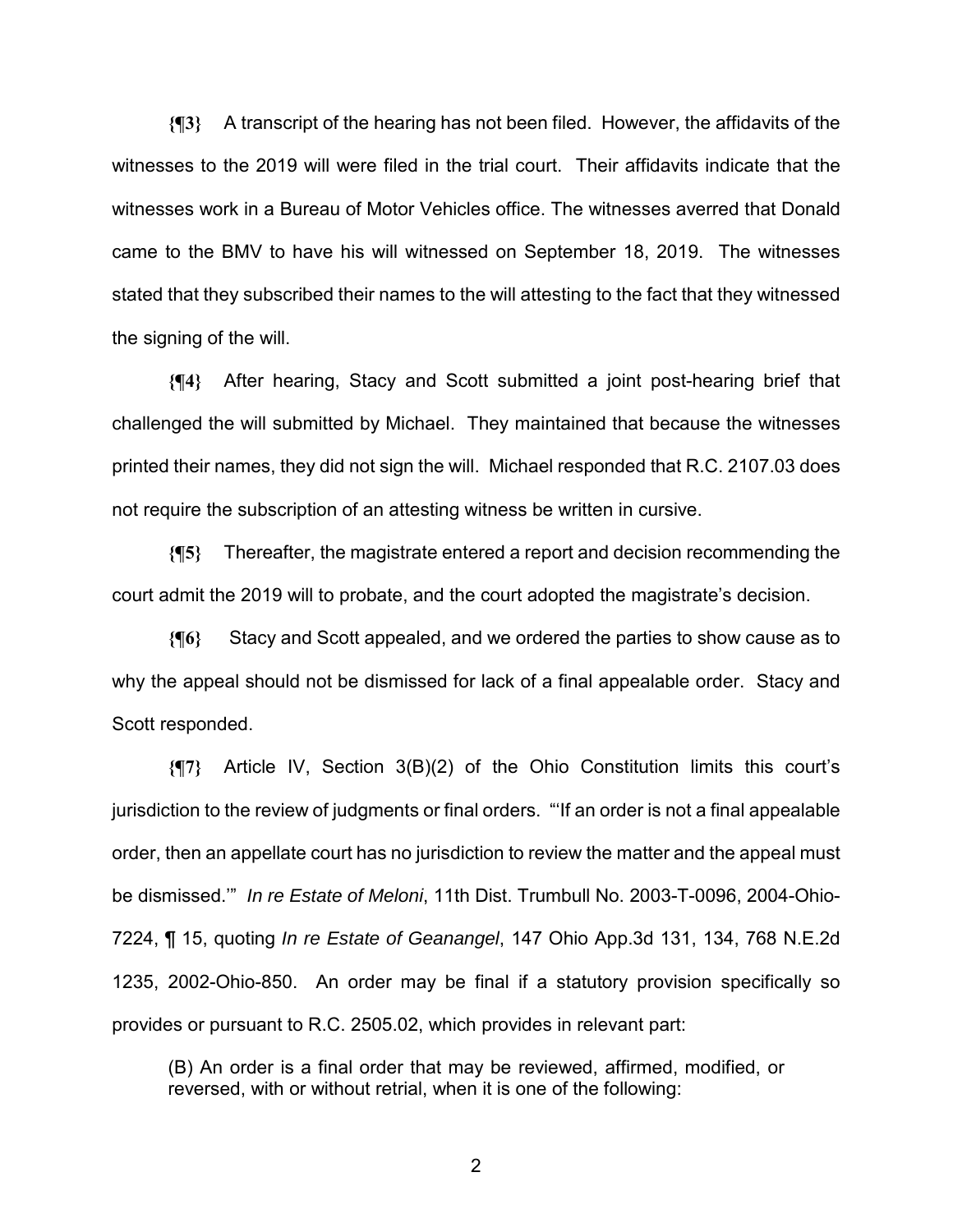\* \* \*

(2) An order that affects a substantial right made in a special proceeding or upon a summary application in an action after judgment;

\* \* \*

(4) An order that grants or denies a provisional remedy and to which both of the following apply:

(a) The order in effect determines the action with respect to the provisional remedy and prevents a judgment in the action in favor of the appealing party with respect to the provisional remedy.

(b) The appealing party would not be afforded a meaningful or effective remedy by an appeal following final judgment as to all proceedings, issues, claims, and parties in the action.

\* \* \*

**{¶8}** A "substantial right" is "a right that the United States Constitution, the Ohio Constitution, a statute, the common law, or a rule of procedure entitles a person to enforce or protect." R.C. 2505.02(A)(1). "'An order which *affects* a substantial right has been perceived to be one which, if not immediately appealable, would foreclose appropriate relief in the future.'" (Emphasis sic.) (Citations omitted.) *Estate of Haueter*, 11th Dist. Geauga No. 2016-G-0071, 2016-Ohio-7164, ¶ 22, quoting *Bell v. Mount Sinai Med. Ctr*., 67 Ohio St.3d 60, 63, 616 N.E.2d 181 (1993).

**{¶9}** Generally, "[a]n order of the Probate Court admitting an instrument to probate as a last will is not reviewable on appeal." *In re Frey's Estate*, 139 Ohio St. 354, 40 N.E.2d 145, 146 (1942), paragraph one of the syllabus; *see* R.C. 2107.181 ("A final order refusing to probate the instrument may be reviewed on appeal."); *see also In re Estate of Horowitz*, 11th Dist. Trumbull No. 92-T-4710, 1993 WL 150487, \*3 (Mar. 26, 1993) ("An order admitting a will to probate does not constitute a final judgment.").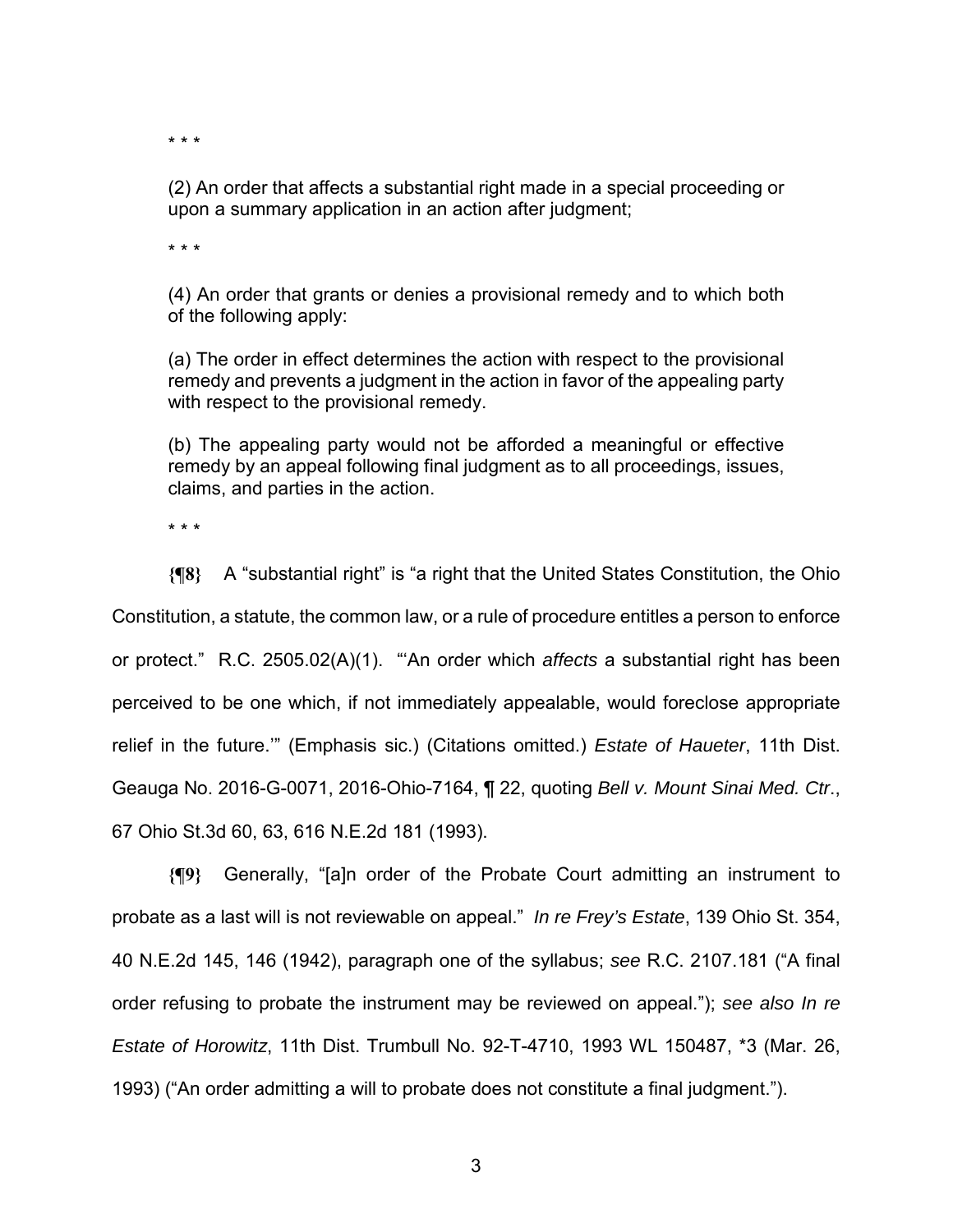**{¶10}** However, as we recognized in our show cause order, the Ninth District held in *In re L.M.W.*, 9th Dist. Summit No. 29111, 2019-Ohio-3873, that an order admitting a will to probate was final pursuant to R.C. 2505.02(B)(2) under the facts of that case. There, the decedent's daughter applied to have a 1991 will admitted to probate. *Id.* at ¶ 3. The trial court admitted the will and appointed her as executor. *Id.* Thereafter, the decedent's granddaughter applied to have a 2002 will, which named her as executor and contained a no-contest clause, admitted to probate. *Id.* at ¶ 4. The daughter argued that the 2002 will was not properly executed. *Id.* at ¶ 7. After a hearing regarding the execution of the 2002 will, the trial court admitted the 2002 will to probate, revoking the order admitting the 1991 will by operation of law. *Id.* at ¶ 7, 9; R.C. 2107.22(A)(3). On appeal, the Ninth District reasoned that admission of the 2002 will also effectively removed daughter as executor, and its case law holds that an order removing an executor is a final appealable order under R.C. 2505.02(B)(2). *Id.* at ¶ 8, citing *In re Estate of Griffa*, 9th Dist. Summit No. 25987, 2012-Ohio-904. In addition, the Ninth District concluded that daughter could not challenge the 2002 will through a will contest due to the no-contest clause. *Id.* at ¶ 9.

**{¶11}** In their response to our show cause order, Stacy and Scott quote extensively from *In re L.M.W.* and argue that their case is similar because Stacy was denied her status as executor due to the later filed will. They also argue that the concept that they could have challenged the order admitting the will through a will contest proceeding is "disingenuous" because the issue before the court would have been identical to the issue they already presented prior to admission of the 2019 will.

4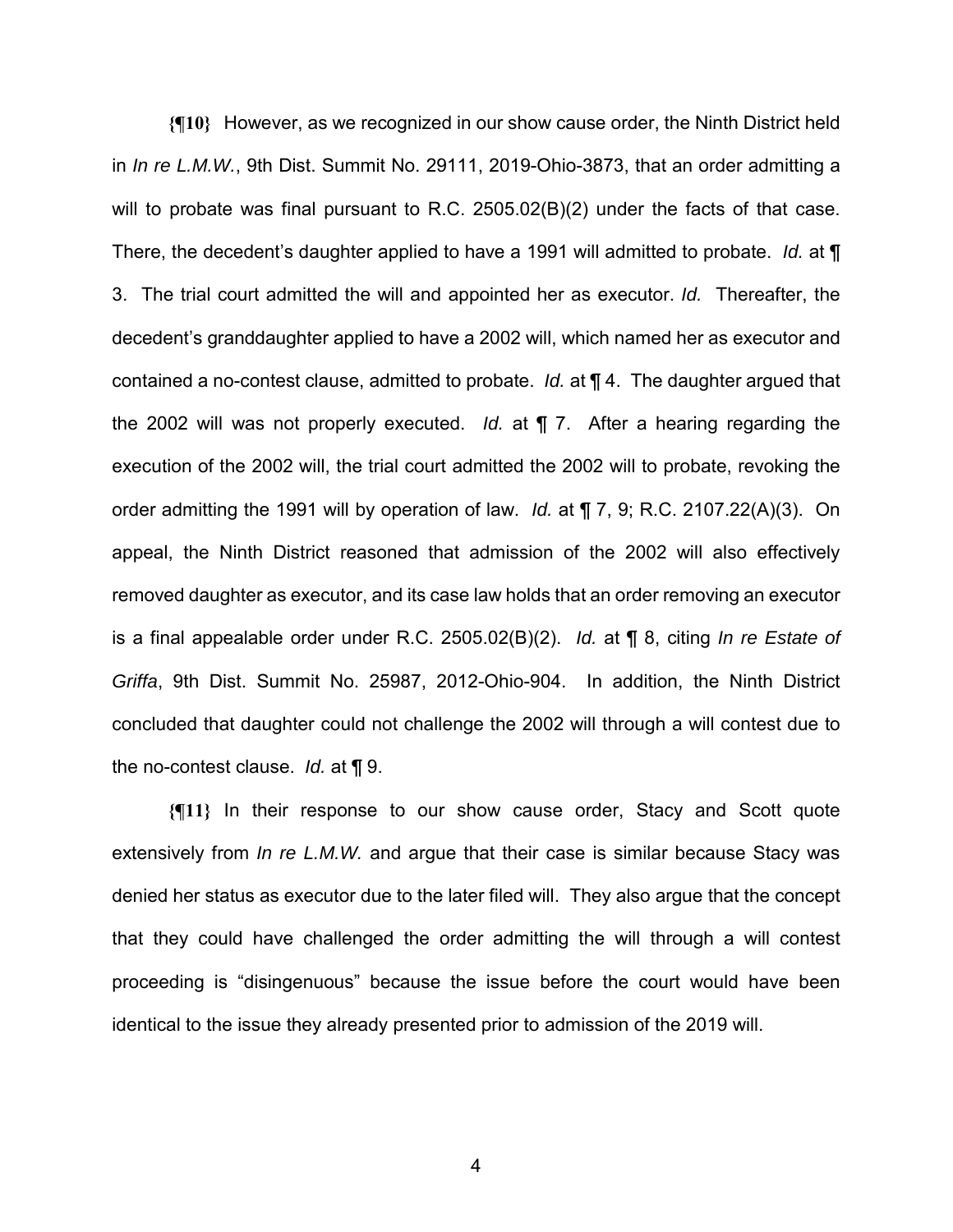**{¶12}** This court has held that an order removing an executor of an estate is a final order as a provisional remedy pursuant to R.C. 2505.02(B)(4). *In re Estate of Meloni*, 11th Dist. Trumbull No. 2003-T-0096, 2004-Ohio-7224, ¶ 29; *see also In re Estate of Pulford*, 122 Ohio App.3d 88, 701 N.E.2d 55 (11th Dist.1997) (order ruling on application for authority to administer decedent's estate is not made in "a special proceeding"). Here, unlike *In re L.M.W.*, the trial court did not appoint Stacy as executor of the estate prior to admitting the later will to probate. *See In re L.M.W.* at ¶ 3. Therefore, Stacy was not "removed" from her position as executor, although she was effectively prevented from obtaining appointment due to Michael's appointment under the 2019 will.

**{¶13}** Regardless, unlike *In re L.M.W.*, Donald's 2019 will did not contain a nocontest clause that would affect Scott's and Stacy's challenge of the will through a will contest. We are cognizant that such an action would involve the same matters already before the court when admitting the 2019 will to probate. However, because the validity of the 2019 will itself is in dispute, a will contest to invalidate the will provides an effective, meaningful remedy. *See* R.C. 2107.71 et seq. Accordingly, the order here does not affect a substantial right because immediate appeal is not necessary to obtain appropriate relief. *See Estate of Haueter*, 2016-Ohio-7164, at ¶ 22. Therefore, the order does not satisfy the finality requirements of R.C. 2505.02(B)(2). Similarly, the order did not prevent Stacy and Scott from a judgment in their favor as to the administration of the estate, and therefore it cannot satisfy the finality requirements of R.C. 2505.02(B)(4).

**{¶14}** Accordingly, the order appealed is not a final appealable order, and we lack

 $5<sup>th</sup>$